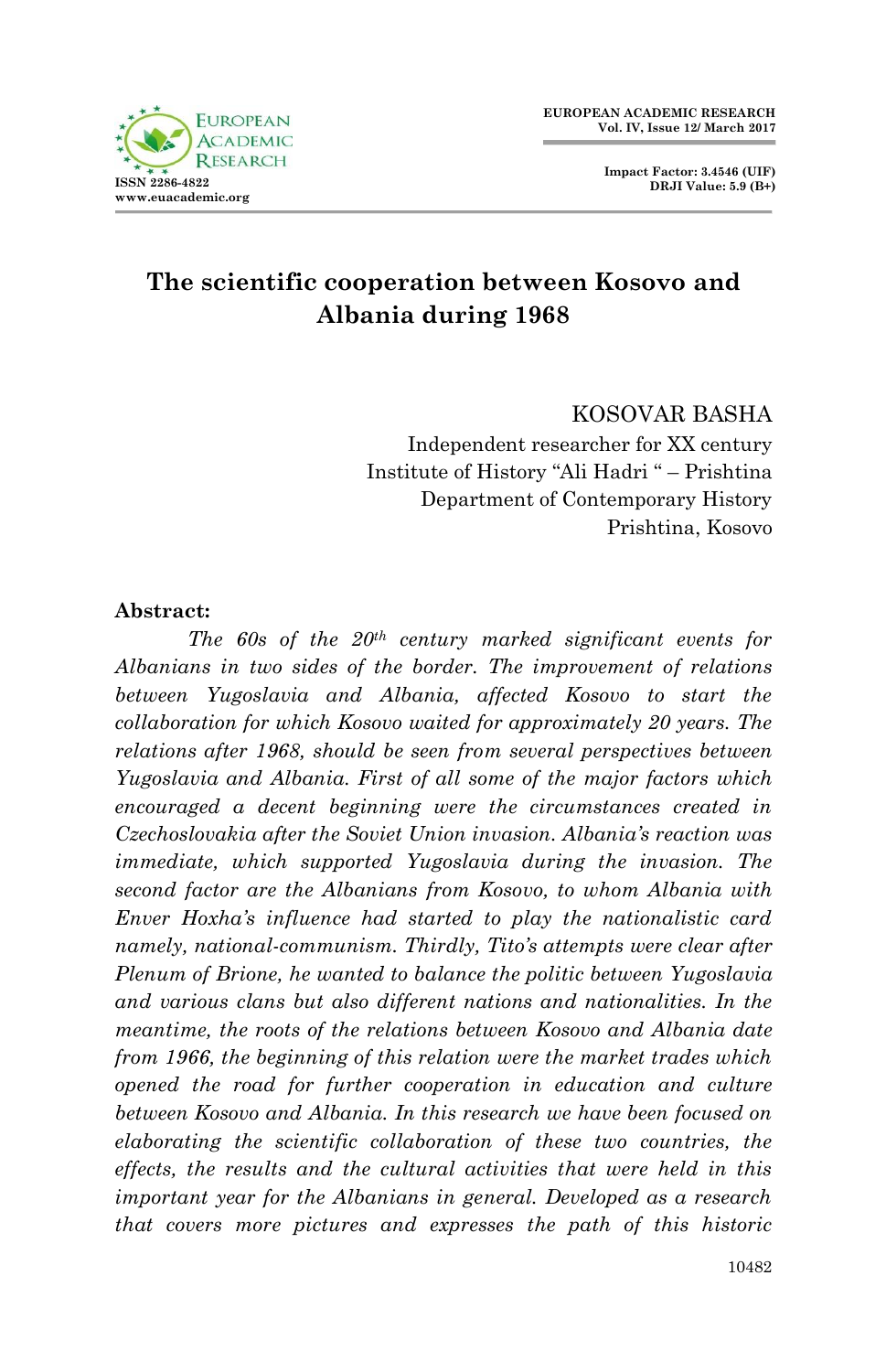*relation for the Albanians. The study is greatly based on the archived sources that are not published which were carefully chosen from the Archive of the Ministry of Foreign Affairs of Albania, the Central Albanian Archive, The State Agency of the Kosova Archives, also the press of the particular time which covers a quite interesting period.*

**Key words**: Kosova, Albania, year 1968 etc.

## **I. BREAKING THE ICE IN THE KOSOVA-ALBANIA COLLABORATION**

In 08 December 1967, the Committee for Cultural Relations with the Outside World of Albania with Misto Treska's signature<sup>1</sup>, a telegram delivered to Kosovo's Assembly, invited a delegation of Yugoslavia Albanians to join the celebration of 500th anniversary of Gjergj Kastrioti Skanderbeg's death in Albania. In 02 January 1968, the head of Kosova Assembly, Fadil Hoxha, responded to the telegram.<sup>2</sup> In his telegram, Fadil Hoxha valued the role of Skanderbeg as a historic personality, the importance of whom went beyond the national borders of Albanians, because he fought against the ottoman invaders to protect the freedom of Albanian nation. For this reason the 500th anniversary of Skanderbeg's death was planned to be celebrated together. Furthermore, Fadil Hoxha informed that this jubilee was going to be held not only in Kosovo but also in Macedonia and Montenegro where Albanians lived. He expressed the Kosovo's Assembly readiness to send a delegation to Tirane which would be "a resemblance of Kosovo's population".<sup>3</sup> In this context he invited a delegation from Albania to participate in the historic celebration of Skenderbe in Prishtina in May 1968. The visit of a delegation in Kosovo,

<sup>1</sup> Kryetar i Komitetit për Marrëdhënie me Botën e Jashtme të Shqipërisë.

<sup>2</sup> Arkivi i Ministrisë së Punëve të Jashtme të Shqipërisë ( më tej AMPJ ), viti 1968, Dosja 17/1, 18.

<sup>3</sup> Arkivi Qendror Shqiptar ( më tej AQSH ), viti 1968, Fondi 511, Dosja 30, 30.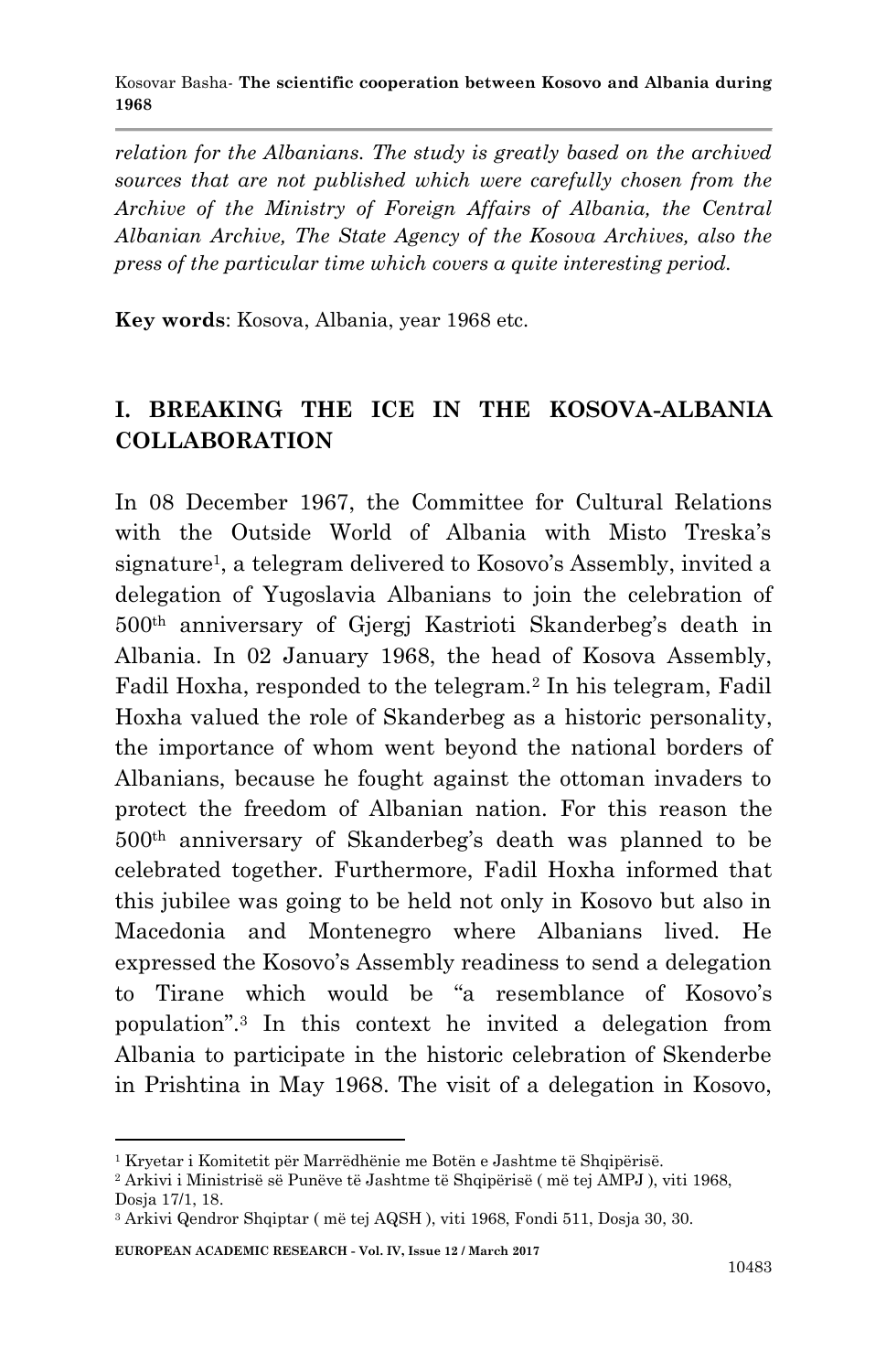after two decades, frozen relations between Yugoslavia and Albania, of course was not of a great significance and in the telegram Fadil Hoxha gave the reassurance that "the Albanian delegation would be truly welcomed and fully respected".<sup>4</sup>

## **II. THE SECOND CONFERENCE OF STUDIES IN TIRANA 12-17 JANUARY 1968**

In the context of scientific collaboration between two countries, the Public University and the Institute for Language and History from Tirana invited eight scientific employees from Prishtina to attend the scientific activity named "The Second Conference of Albanological Studies" in Tirana. In this conference were invited Esat Mekuli chief editor of "Jeta e Re" journal, Mark Krasniqi dean of Economic Faculty, Bogumil Hrabak chief of language and literature rostrum, Syrja Pupovci assistant professor at Judicial Faculty, Fehmi Agani principal of the Albanological Institute, Zef Mirdita assistant of history in Philosophical Faculy, Anton Ceta scientific cooperator of the Albanological Institute of Prishtina.<sup>5</sup> Moreover, there were many scientists from France, Austria, Jugosllavia, Germany etc. who participated in this scientific activity. Gjergj Kastrioti Skanderbeg was treated as a significant national and international figure who protected the freedom and united values of the European civilization against Osman invaders. The 500th anniversary of Skanderbeg's death, not only with solemn celebrations but also with scientific gatherings contributed to the acknowledgement of the Albanian nation's past. The conference was held based on the welfare and friendship between the scientists who helped to completely give value to the figure of Skanderbeg. The solemn inauguration of Skanderbeg statue took place in the center of Tirana. This

<sup>1</sup> <sup>4</sup> Agjencia Shtetërore e Arkivave të Kosovës ( më tej ASHAK ), Fondi : Sekretariati

Krahinor për Marrëdhënie me Botën e Jashtme, Informata dhe të ndrysme 1962-1984, 4.

<sup>5</sup> Rilindja, 09.01.1968, 10.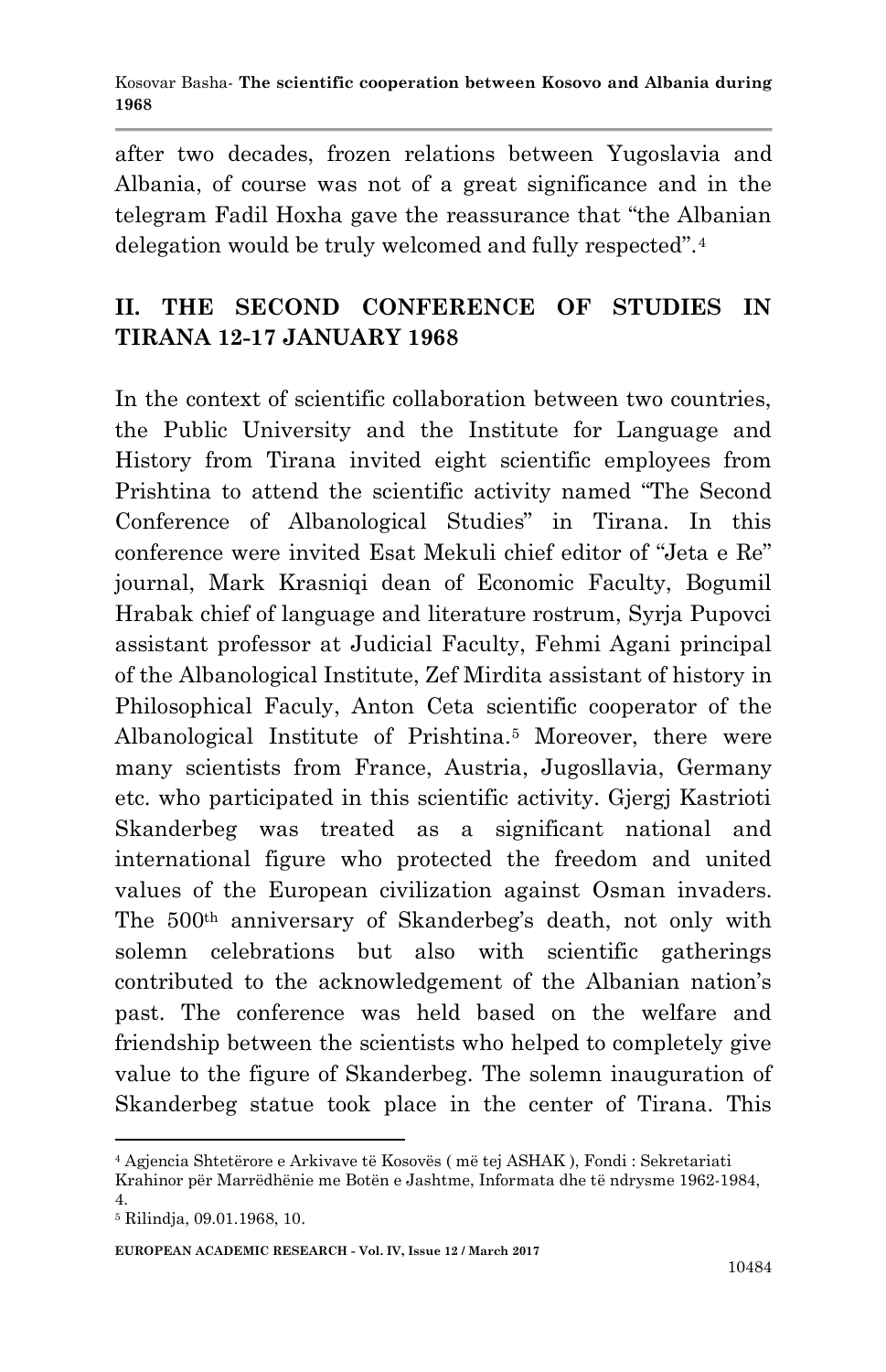statue was created by Odhise Paskali, Andrea Mano and Janaq Paco. The primary speech was held by prof. Aleks Buda named "Gjergj Kastrioti Skanderbeg and his era" where he elaborated in a broad way the multidimensional personality of this historic actor with a great role in XV century.<sup>6</sup> In this event, the studies of scientific employees from Kosovo were read as well. Mark Kraniqi "The war against feudalism in the traditional poetry of Albanians", Syrja Pupovci "Canon of Leke Dukagjini" etj. Also an important part was taken by the studies and discussions from the department of morphology, syntax and lexicography of Albanian language. In this conference the role of Skanderbeg was not valued in an idealistic way but from a historic materialism point of view. He was treated as a unity of the unbreakable power and aim of the people. Furthermore, the national and international role of the war of the Albanian people under Skanderbeg's leadership was elaborated. According to the scientists the value of that war did not decrease because of the continuation of traditions in the further wars that happened against foreign invaders. In the end of this scientific activity there were many complex problems that were explained.<sup>7</sup> In the meantime, in January 1968 in Prishtine the political class of Kosovo held an academy for the jubilee of the 500th anniversary of Skanderbeg's death. The solemn academy was held in the hall of the Traditional Theatre of Prishtina where important figures took part such as Fadil Hoxha head of Kosova Assembly, Iljaz Kurteshi head of the Provincial Conference of LSSP, Bogolub Nedelkoviq head of Provincial Connection of Syndicates, Mahmut Bakalli secretary of the LK Committee of Prishtina and other participants of the Executive Committee. In this manifestation the speech was held by Sali Nushi the head of the cultural room in the Executive Council, and prof. Ali Hadri as a historian.<sup>8</sup>

1

**EUROPEAN ACADEMIC RESEARCH - Vol. IV, Issue 12 / March 2017**

<sup>6</sup> Rilindja, 11.02.1968, 13.

<sup>7</sup> Rilindja, 12.02.1968, 11.

<sup>8</sup> Rilindja, 17.01.1968, 1-2.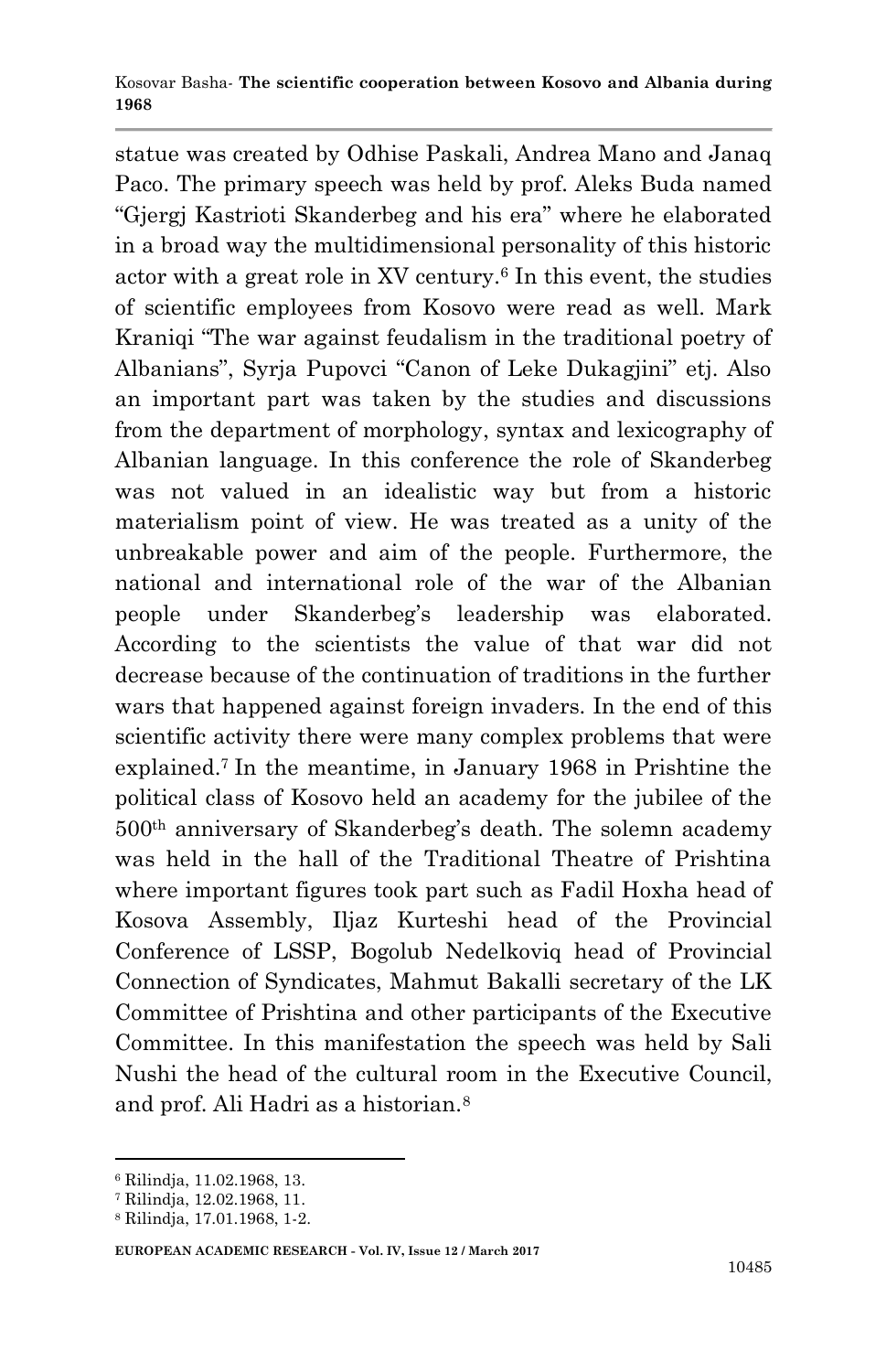Kosovar Basha*-* **The scientific cooperation between Kosovo and Albania during 1968**

### **III. SYMPOSIUM 500TH ANNIVERSARY OF SKANDERBEG IN PRISHTINA 09-12 MAY 1968**

After a months-long correspondence between the Kosovo and Albanian structures and a delegation of prominent professors of the University of Tirana composed by prof. Aleks Buda, prof. Ndreçi Plasari, prof. Bujar Hoxha, prof. Dhorka Dhamo, prof. Thoma Murzaku, prof. Mediha Shuteriqi arrived in Kosovo on May 8, 1968.

The delegation participated on the occasion of the 500th anniversary of the death of Skanderbeg in Pristina and visited Kosovo cities such as Prizren, Peja, Gjakova and Mitrovica. Members of the delegation had organized and spontaneous meetings with their Kosovo counterparts researchers and lecturers, the student, peasant, etc.<sup>9</sup>

The delegation of professors from the University of Tirana was met in Pristina with love and extraordinary warmth. Were strong patriotic feelings that identify with Albania.

This clearly witnessing a large number of citizens, students, intellectuals, students who wanted to meet with members of the delegation. Organizer of the symposium was Albanological Institute of Prishtina and the Institute of History of Kosovo. Scientific Symposium started in the presence of the President of the Assembly Fadil Hoxha, Veli Deva chairman of the Provincial Committee of LK, Ilija Vakiq chairman of the executive council and Idriz Ajeti chairman of the scientific council symposium. After being elected the Labor leadership, entered the scientific workers of all countries. The welcoming speech held Sali Nushi who wish good luck for this important scientific event.<sup>10</sup> Keynote speech at the symposium held Ali Hadri "The historical significance of the Albanian liberation movement in the era of Gjergj Kastrioti Skanderbeg. Also the

<sup>9</sup> AMPJ, viti 1968, Dosja 360, 202.

<sup>10</sup> Rilindja, 10.05.1968, 4.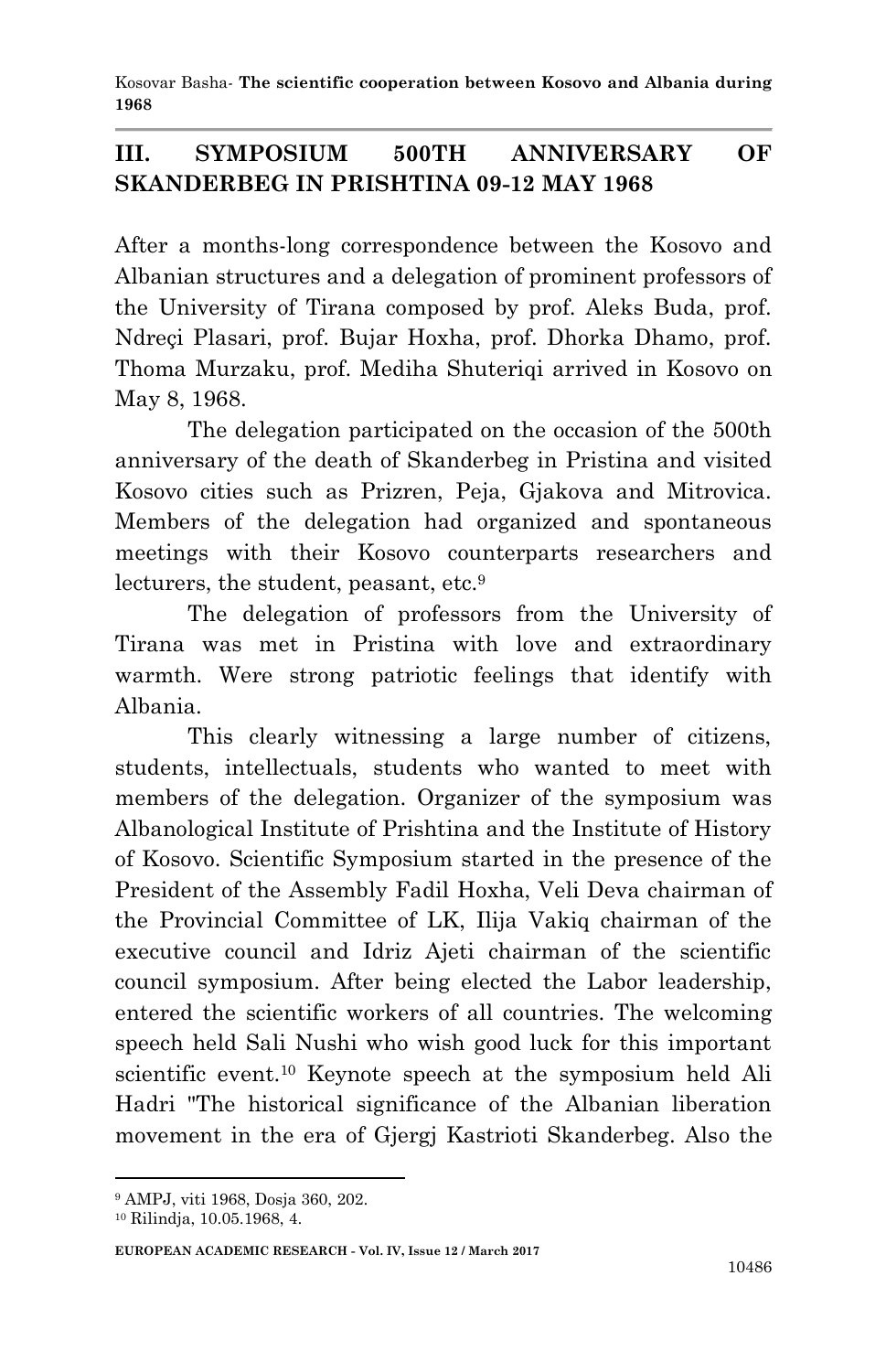author was the director of the History Institute. Ali Hadri said that Skanderbeg has great merit for the successful Albanian resistance against the Ottoman invaders and was one of the most talented military leaders of the time in the West. According to him this military and leader took moments to cooperation with international alliances as Alfonso V, Janos Hunyadi with Dubrovnik and a time with Venetian Republic.

According to Ali Hadri crucial role in the movement of Albanians against the Ottoman invaders played masses which gave a mass character. While taking word renowned scientist prof. Aleks Buda, among others remind Skanderbeg as one of the brightest figures not only in thousands of years of history of Albania but also European history. According to Aleks Buda under the leadership of Skanderbeg Albanians fought for land protection, freedom and independence of its culture and the stance flood of Ottoman aggression in the Balkans and Albania.<sup>11</sup> Professor of the History Department at the University of Belgrade refer "Gjergj Kastrioti Skanderbeg and Bosnia". According to Professor Çirkoviq relations of Skanderbeg with Bosnia did not have any great importance and remained unnoticed. The first connections of Skanderbeg were with Vladislav. From 1461 emerge data according to him more extensive about Skanderbeg cooperation with Bosnia in the war against the Turks. Professor Çirkoviq emphasize that the most important moment was the year 1463 when Skanderbeg was invited to Bosnia to fight against the Ottomans<sup>12</sup>. Besa Bakalli – Haxhiq another prospect researcher to refer on Skanderbeg relations with the Kingdom of Naples. According to her after the year 1447 Skanderbeg connecting Naples to provide foreign aid to some degree to resist the Ottomans. In this scientific symposium were also European scientists which referred to the papers. Dr. Sauer Nordonendorf scientific worker from Vienna stressed that the sword and helmet of Skanderbeg are kept in

<sup>11</sup> Rilindja, 10.05.1968, 5.

<sup>12</sup> Rilindja, 11.05.1968, 4.

**EUROPEAN ACADEMIC RESEARCH - Vol. IV, Issue 12 / March 2017**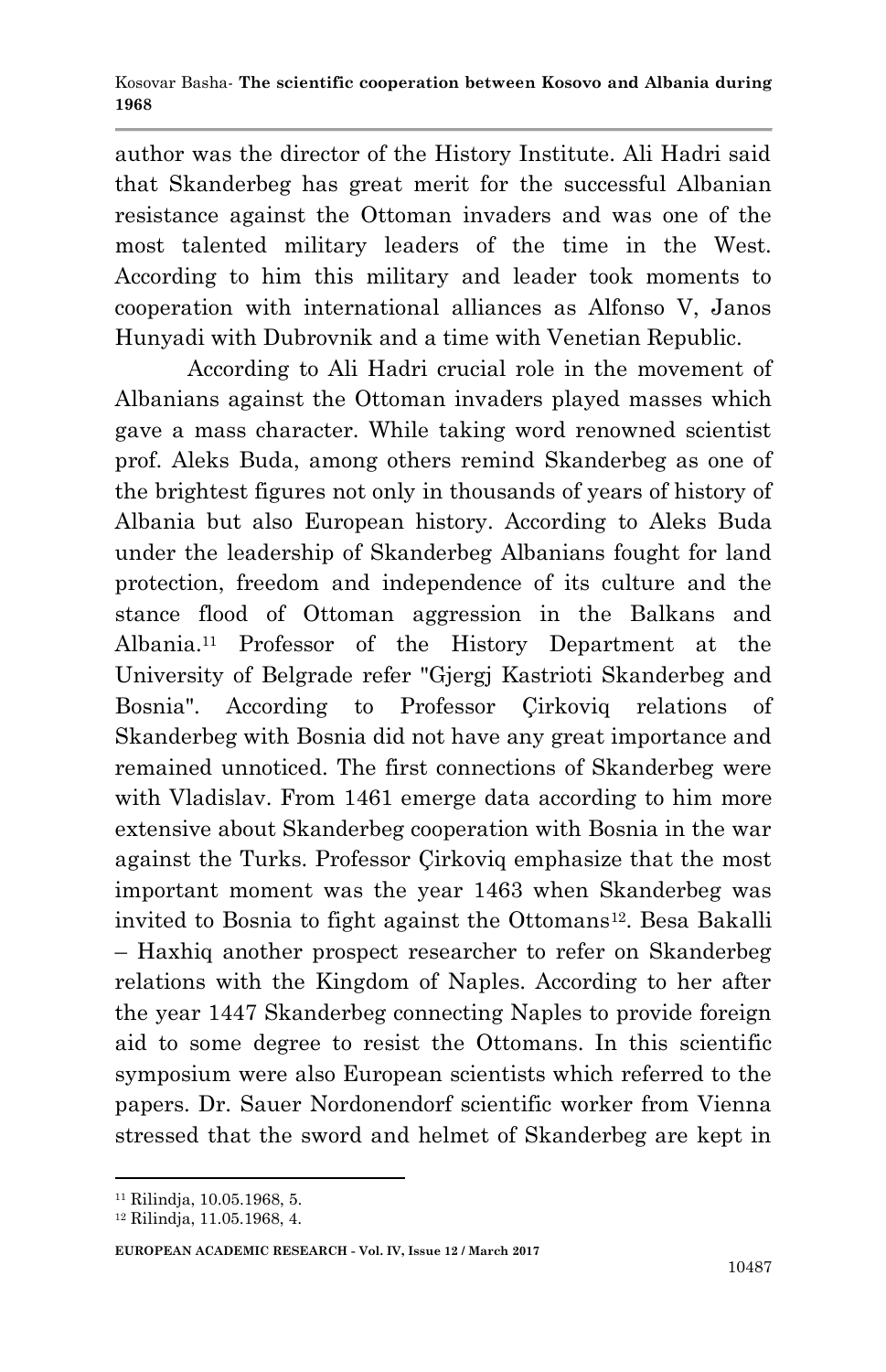Vienna. According to him Skanderbeg's importance from the contemporary viewpoint was that was defender of freedom and independence of his people and Western forces before ottoman squatters, and Skanderbeg not only fought for his people but also for the entire Balkans.<sup>13</sup> Another personality was Hamid Haxhibegiq professor of the University of Sarajevo who stood about legislative activity at the time of Sultan Mehmed II - Fatih and canons have value according to him for Albanian lands. He introduced register for the Kosovo region in which mentioned cadastral register of 1455. The old scientific worker from Albania Mediha Shuteriqi gave a very interesting reference to the "Albanian women in the war for national liberation. According Shuteriqi women in all centuries-old wars for freedom and independence have played an important role. She cited the active participation of women in the fight against the Ottoman invaders side by side with men. According to prof. Shuteriqi are stored names of countries that speak of the heroism of Albanian women. After Albania was occupied by the Ottomans position of Albanian women deteriorated more by her.<sup>14</sup> Meanwhile Bujar Hoxha professor of the University of Tirana read the statement on " Figure of Skanderbeg in Albanian literature". According to prof. Bujar Hoxha, the Albanian National Renaissance came to the figure of the fifteenth century hero as a symbol of the indomitable resistance to foreigners. In his monumental figure of Skanderbeg in accordance with liberating ideas and concepts of the Renaissance embodied for the first time with major notes Naim Frasheri in the epic "History of Skanderbeg." Naim tried talking to the fellow through time and figure of Skanderbeg with voice of homeland exhausted by the five-century slavery, recall tasks give Albania light from shining soul of the hero out playing trumpet for liberation.<sup>15</sup> From Albania was aslo

<sup>13</sup> Ibid.

<sup>14</sup> Ibid.

<sup>15</sup> Rilindja, 12.05.1968, 6.

**EUROPEAN ACADEMIC RESEARCH - Vol. IV, Issue 12 / March 2017**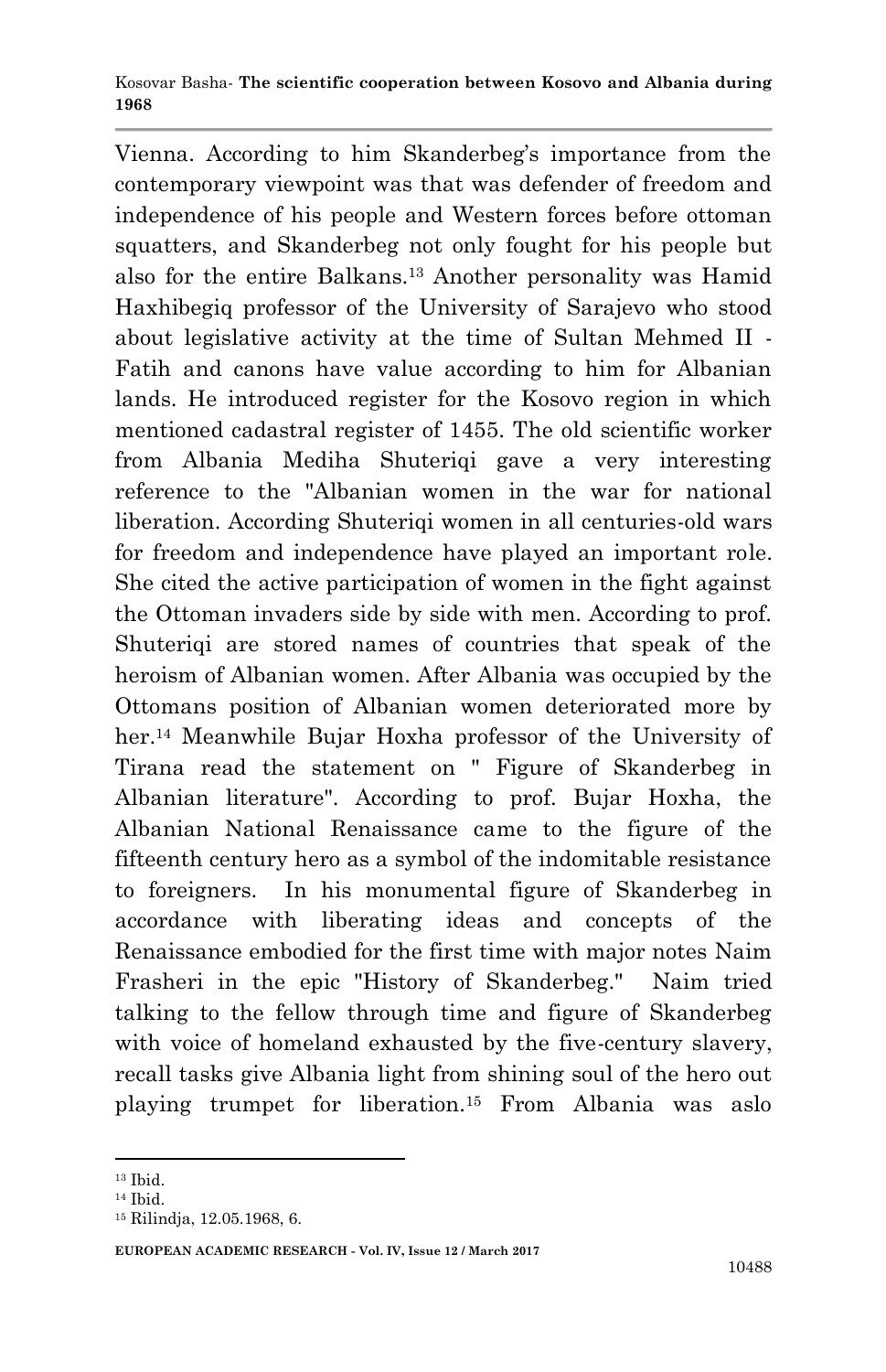presented Dhorka Dhamo researcher of art with the theme "Skanderbeg in fine arts." Prof. Dhamo said Skanderbeg personality has been a source of artists and especially sculptors. Mentioned small bust carved in the mud in 1917 by Murat Toptani. And finally add that Odhise Pascal with his work gave a new dimension to this figure in the arts. In the field of linguistics they were treated very topic by a university professor. Petro Janura was presented on the topic "The figure of Skanderbeg analogy subject between Dante's Divine Comedy and the" History of Skanderbeg " of Naim Frasheri. Meanwhile Rexhep Qosja read the paper "Skanderbeg in poetic vision of Naim Frasheri".<sup>16</sup> As part of the symposium was also held discussions. There was such controversy between prof. Hasan Kaleshi and prof. Skender Rizaj about Ottoman defters. Alex Buda also spoke at the hearing positive words on Besa Bakalli statement that in his opinion represents a synthesis of the treated issues. Big fuss these days if the development of the symposium made the subject of the publication entitled "Skanderbeg in World Literature" written by prof. Alex Buda. The paper was published in the newspaper Rilindja<sup>17</sup>, the focus was treating our national hero from world literature. Poet as Ronaz, British playwrights Marlowe, Lilo, German Lybeki, Italian Saroki treated it in the context of events in Albania. Scientific workers from Albania did visit some educational and scientific institutions in Prishtina. They exchanged views with Kosovo art workers about problems in Albania. The delegation visited the ward of publications of "Rilindja". The editor of publications Ramiz Kelmendi briefed them about the achievements of this house and the penetration of the book of the broad masses. Also scientific workers from Albania visited the Faculty of Philosophy. Dean Dervish Rozhaja briefed on the achievements of the Faculty of Philosophy. They visited the cabinets and libraries of the faculty being interested in

<sup>16</sup> Rilindja, 12.05.1968, 7.

<sup>17</sup> Rilindja, 09.05.1968, 11.

**EUROPEAN ACADEMIC RESEARCH - Vol. IV, Issue 12 / March 2017**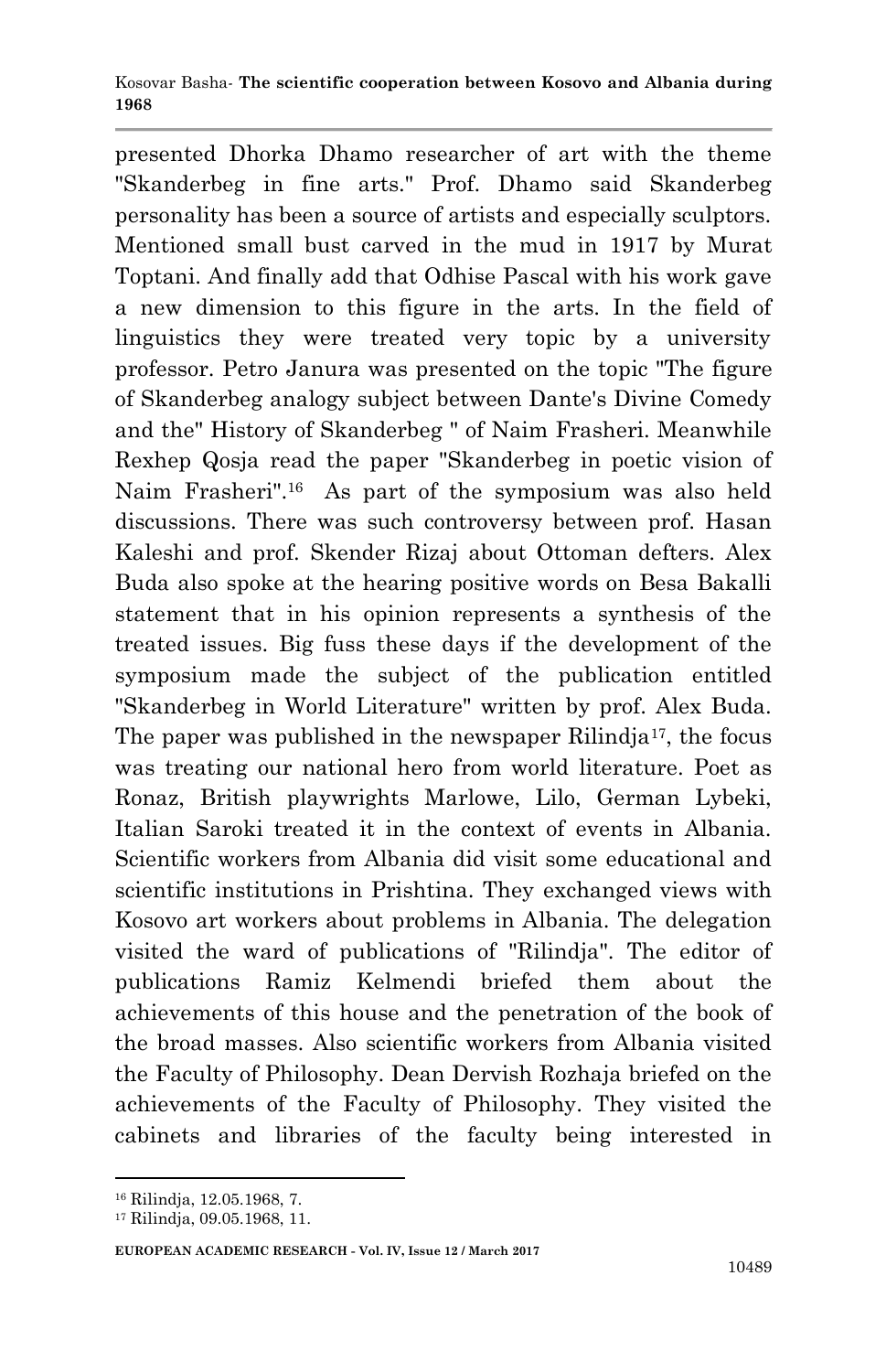literature by libraries. During these visits they put the crown on the monument to fallen heroes in the fascist camp Prishtina. During these days they also visited the Higher Pedagogical School in Prishtina. Director Bardhyl Zajmi show the results of this school. Also in Albanology Institute of Pristina Albanian delegation was welcomed by the Director Fehmi Agani. They exchanged views on further cooperation in Albanological sectors, exchange of documents in the fields of philology history, folklore etc.<sup>18</sup> Peja normal school students were out on the balcony, had hung a portrait of Skanderbeg drawn by a student, without the knowledge of the department were surrounded by red and black flag and sang the song "Kushtrimi". When the delegation came from Albania was expected by 200 students. Such a warmth welcome was in Gjakova too. Reception in the city was in pedagogical high school. Students had gathered in the yard and embraced delegation. Aleks Buda spoke a few words and was interrupted by applause from the fervent cheers. The room began calling on "Skanderbeg". Following this visit, the delegation went to Prizren where was received in pedagogical high school by the leaders of this institution. Even here the reception was very enthusiastic.<sup>19</sup>

## **IV. CULTURAL ACTIVITIES IN KOSOVO FOR THE 500TH ANNIVERSARY OF SKANDERBEG**

In Kosovo during this period we held various cultural activities on anniversary of death of Skanderbeg. In some cities in Kosovo was undertaken several events which were intended to enliven cultural life and national feeling of the Kosovo Albanians. In the town of Mitrovica was held four formal academy. It was the most magnificent in the normal school. They held lectures on the life and Skanderbeg wars. Normal School awarded three prizes in literary creativity. Riza Greiçevci won the award for

1

#### **EUROPEAN ACADEMIC RESEARCH - Vol. IV, Issue 12 / March 2017**

<sup>18</sup> Rilindja, 17.05.1968, 2.

<sup>19</sup> AMPJ, viti 1968, Dosja 17/1, 261-262.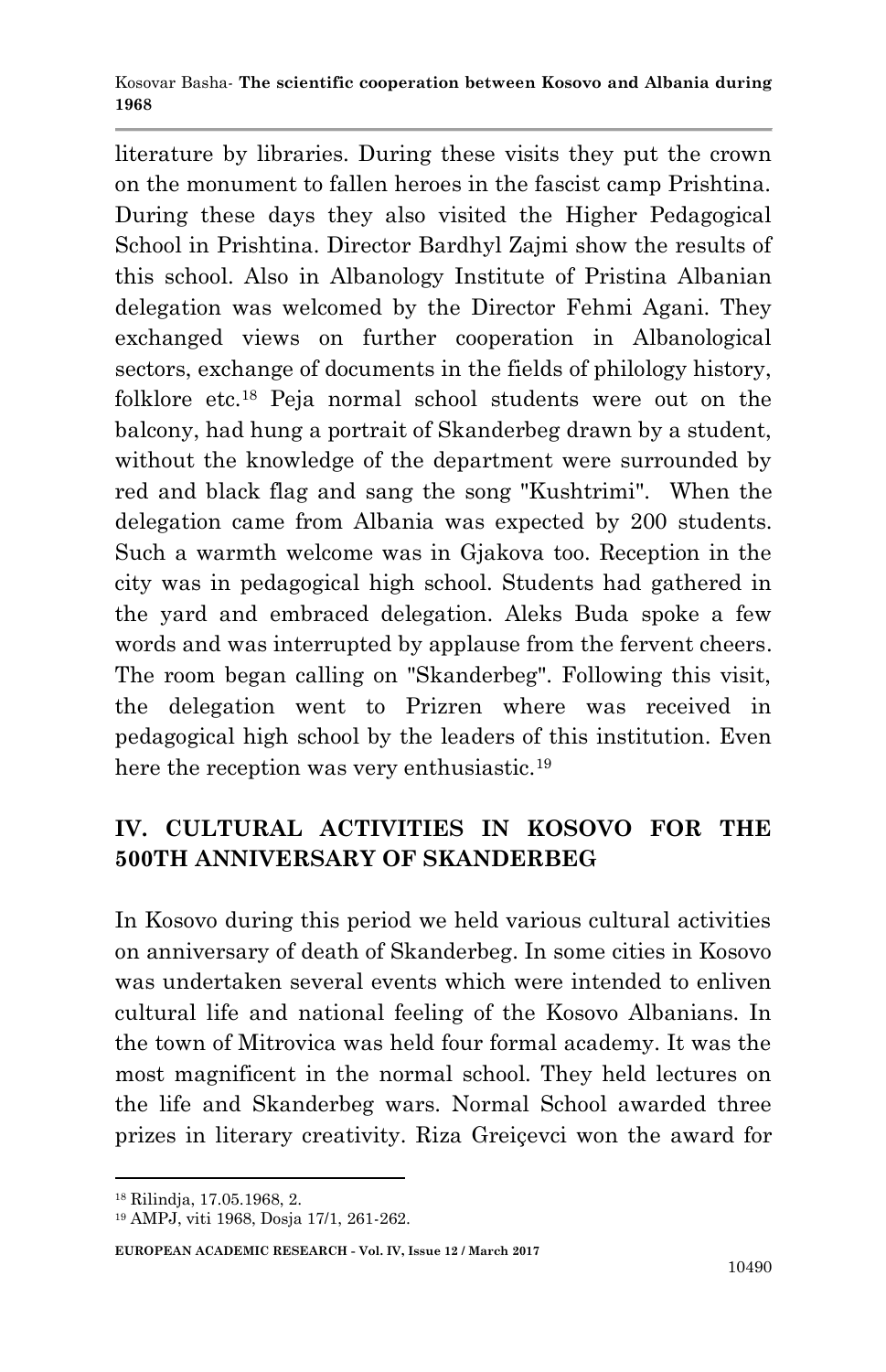poetic prose. But students Murat Emini and Abdyl Topallaj to portrait. They read poems by Jakup Ceraja, Adem Zejnullahu.<sup>20</sup> In the city of Ferizaj appeared drama of Sulejman Pitarka "Trimi i mirë me shokë shumë" with interpretation of amateurs of Ferizaj. Actors like Muhamet Maloku to the role of Skanderbeg illustrated with charm a few moments of our national hero as brave and wise strategist. Peter Berisha played the role of Moisi Golemi. The role of Sultan Mehmed II was played by Hajriz Musliu which was the adequate role. Assistance about this show gave the music composed by Severin Kajtazi and Mark Kaqinari.<sup>21</sup> In the Philosophy Faculty literary group of high schools and faculties of Pristina held literary hours in the Faculty of Philosophy amphitheater.<sup>22</sup> During the month of May in the city of Prizren was interpreted collage of Ahmet Qirezi "Skanderbeg" with the theatrical ensemble interpretation of the Culture and Artistic Association "Agimi" in Prizren. Director Pashk Laqi used the best amateur troupe and they brought the beautiful scenery especially in the court of Gjon Kastrioti. In this show appeared actors like Sefedin Krasniqi, Besa Luli, Veli Halimi, Haxhi Krasniqi, Ali Galica, Zaim Fetahu etc.<sup>23</sup> In Gjakova was held a muster of folk songs and dances in honor of the 500th anniversary of Skanderbeg. The program began with cultural and artistic society "Agimi".<sup>24</sup> The program of this society was made of folk songs and dances and folk dances from several villages. In city of Peja high school students prepared the work of Sterja Popoviqi "Skanderbeg". It was a charming performances and drama of Loni Papo "Cuca e Maleve" in the interpretation of normal school "Ali Kelmendi" and directed by Ruzhdi Spahiu. Xhejlane Bojku in the role of Cuca testified that can give scenic creations. In Gjakova in other nights of musical muster were presented groups from

<sup>20</sup> Rilindja, 20.01.1968, 9.

<sup>21</sup> Rilindja, 28.01.1968, 7.

<sup>22</sup> Rilindja, 28.02.1968, 10.

<sup>23</sup> Rilindja, 02.05.1968, 20.

<sup>24</sup> Rilindja, 29.05.1968, 10.